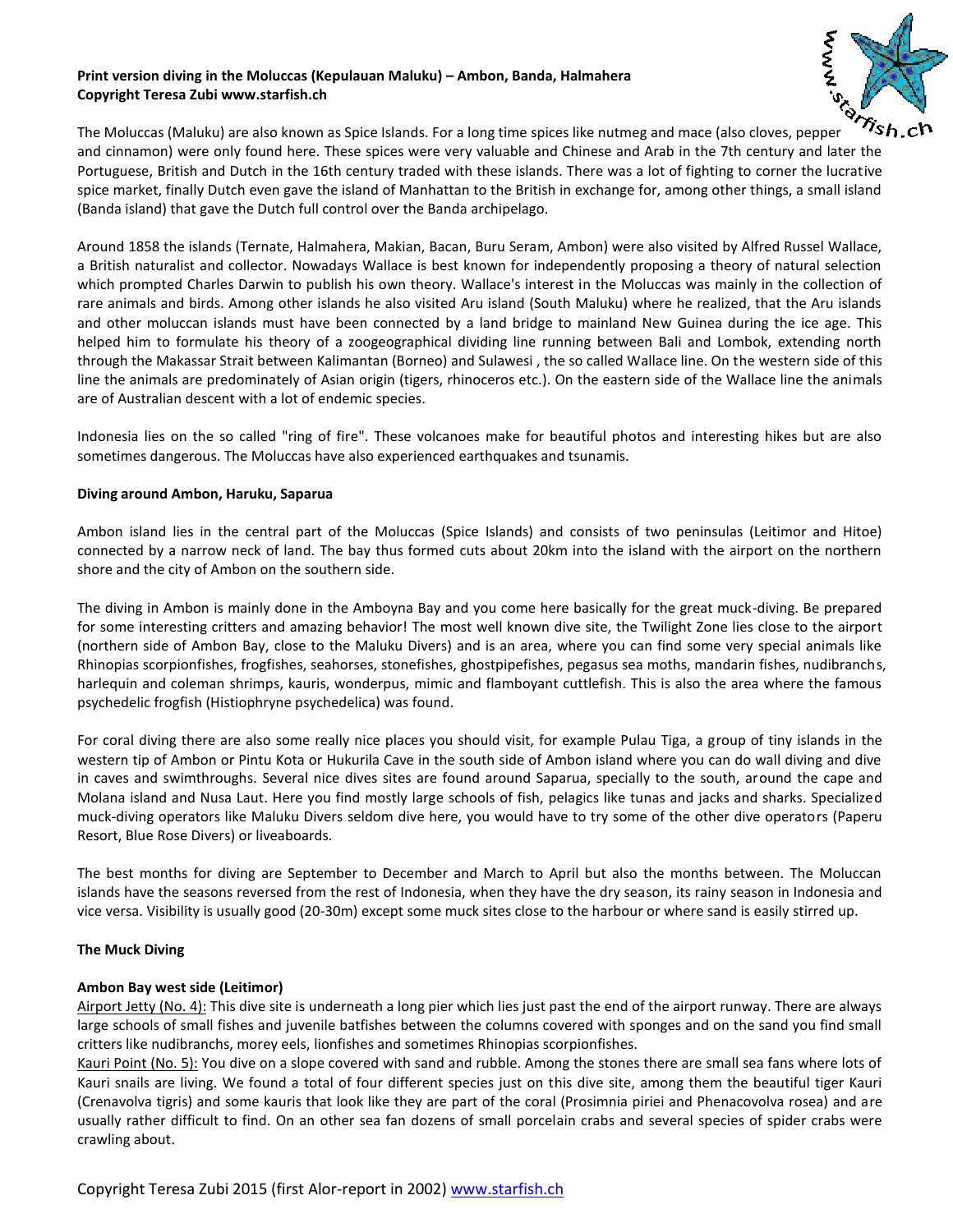Air Manis Jetty (No. 9): You can see this jetty from the dive resort, it is a working jetty, so there were boats overhead. Underwater there is some rubbish around, but also plenty of interesting critters. A special find were the shy yellowhead dwarfgobies (Trimma stobbsi) and a Lined Fire Worm (Pherecardia striata), about 20cm long.

Maluku Divers Housereef (No. 11): This is a rather nice house reef to dive. On the top there are sandy areas interspaced with soft coral fields and some large coral blocks. On the slope sand we found lots of nudibranchs, several species of ghostpipefishes and pipefishes and lots of hawkfishes all hiding out in the large yellow sponges that abound. This is also a good place for night dives.

Middle Point (No. 12): A rubble slope with a lot of waving soft corals on the top and special sponges that look like grayish leaves. There is a large coral block with leaffishes and lots of cardinalfishes on about 17m and we got stuck there because there were so many photo opportunities. Some of the cardinalfishes had eggs in their mouth and two pufferfishes were circling and fighting. Further down our guide found a pair of Halimeda Ghostpipefishes (Solenostomus halimeda) nearly invisible among the Halimeda plants and another single one the same color as the special sponges. Part of this dive site was covered with the colorful poisonous sea urchins (Asthenosoma ijimai), some with Coleman shrimps (Periclimenes colemani), some with Zebra crabs (Zebrida adamsi) or both.

Kampung Baru (No. 13): This dive site is just outside of the village, at a place where the boats are anchored. You start on sand and then swim to a slope with lots of stones, sponges and some corals. Towards the end you go back to the sand where there are some large coral blocks. We were lucky and saw two Rhinopias in this shallow area, so we could spend a lot of time with them. The pink one actually swallowed a fish while we were watching - but much too fast for any of us photographers!

Rhino City (No. 14): The whole area from Rhino City through the Twilight Zone to Laha 3 is a great place for diving. The dive sites are basically slopes with stones, patches of corals, sponges and soft corals. It seems to be one of the places you regularly find the exquisitely colored Rhinopias scorpionfishes. These beautiful animals come in yellow, blue, red, pink to peach and brown and are actually not very shy. There is a lot of confusion about the three Rhinopias species. In Indonesia you find only the weedy Scorpionfish (Rhinopias frondosa) and Eschmeyer's Scorpionfish (Rhinopias eschmeyeri). But not the lacy Scorpionfish (Rhinopias aphanes) - that species is only found in Papua New Guinea and Australia.

Twilight Zone (No. 15): The area from Laha 1 to Laha 3 is also called the Twilight Zone. This are is also the area, where the psychedelic frogfish (Histiophryne psychedelica) was found.

Laha 1 (No. 15a): During my stay in Moluku Divers there were really a lot of Harlequin shrimps around, all living among the stones on the slopes of Laha 1 to 3. They came in all sizes and were living in groups of two to three shrimps. I was privileged to see a tiny harlequin shrimp toting a small starfish around. It climbed over stones, through rubble up the slope, carrying the starfish. The starfish was actually bigger that the shrimp, but it held it firmly with two of his legs, it looked like it was rolling the starfish around! This is also the place for an early evening dive for Mandarin fishes.

Laha 2 (No. 15b): A slope covered with stones and small sponges, corals. Lots of frogfishes, nudibranchs and slugs and sometimes flamboyant cuttlefish, jawfishes, lots of gobies, small crabs and shrimps and ghostpipefishes to be found.

Laha 3 (No. 15c): We dived here several times, because at that moment there were Rhinopias living there. During my visit we saw three different ones, a blue, a yellow and a smaller brownish one. On our first dive there we saw very interesting behavior - two of the Rhinopias were fighting, the blue one was biting the yellow one and jamming it around, shaking it and then following it snapping at it until it left the area. The first dive saw us on 30 meters, but later they moved to shallower water. It seems they move around a bit all the time and are seen on the dive sites between Kampung Baru and Laha 3.

Tower Tawiri (No. 16) and Magic Tawiri (No. 17): These are also a muck sites, but because there are so many great muck sites closer to the Maluku dive resort, so they don't go here that often.

Mimic Point (No. 21): This dive site is a 10 minute boat ride away. A muck site with cuttlefishes, an Ambon scorpionfish (first I saw in Ambon!), some nudibranchs and a small wonderpus, but no mimic octopus!

Batulubang-Wreck (Duke of Sparta / Aquila) (No. 22): The wreck is 137m long and lies from about 15 to 35m deep. From a plaque detailing a serial number of a Water Heater which was discovered in the machinery of this wreck it was possible to find out, that it is the cargo ship SS Duke of Sparta. The ship was launched in 1940 from the William Gray shipyard, West Hartlepool, sold in 1951 to an Italian company from Naples and renamed SS Aquila. She sunk in 1958 in the northern part of the Ambon Bay.

## **Ambon Bay east side (Hitoe)**

Tirta Point (No. 23): This dive sites lies across the bay from the resort close to Amahusa and we did two dives one on the north and one on the south side of the Tirta Hotel. Both sites are sandy slopes with a patchy reef and algae covered stones. The sand is very fine has a lot of glittering stuff (mica flakes?) in it, so be careful with your fins if you want to stay friends with your fellow photographer! We found a lot of nudibranchs among the stones and it is worth to look at all the whipcorals for shrimps and gobies and among the other coral fans for tiny crabs and decorator spidercrabs.

Devion Point (No. 24): We spend most of our time on a large coral block, where there were breeding cardinalfishes, a small clown frogfish and some leaffishes. Finally when we were low on air we ascended and started observing the jawfish in the sandy are who were excavating their burrows.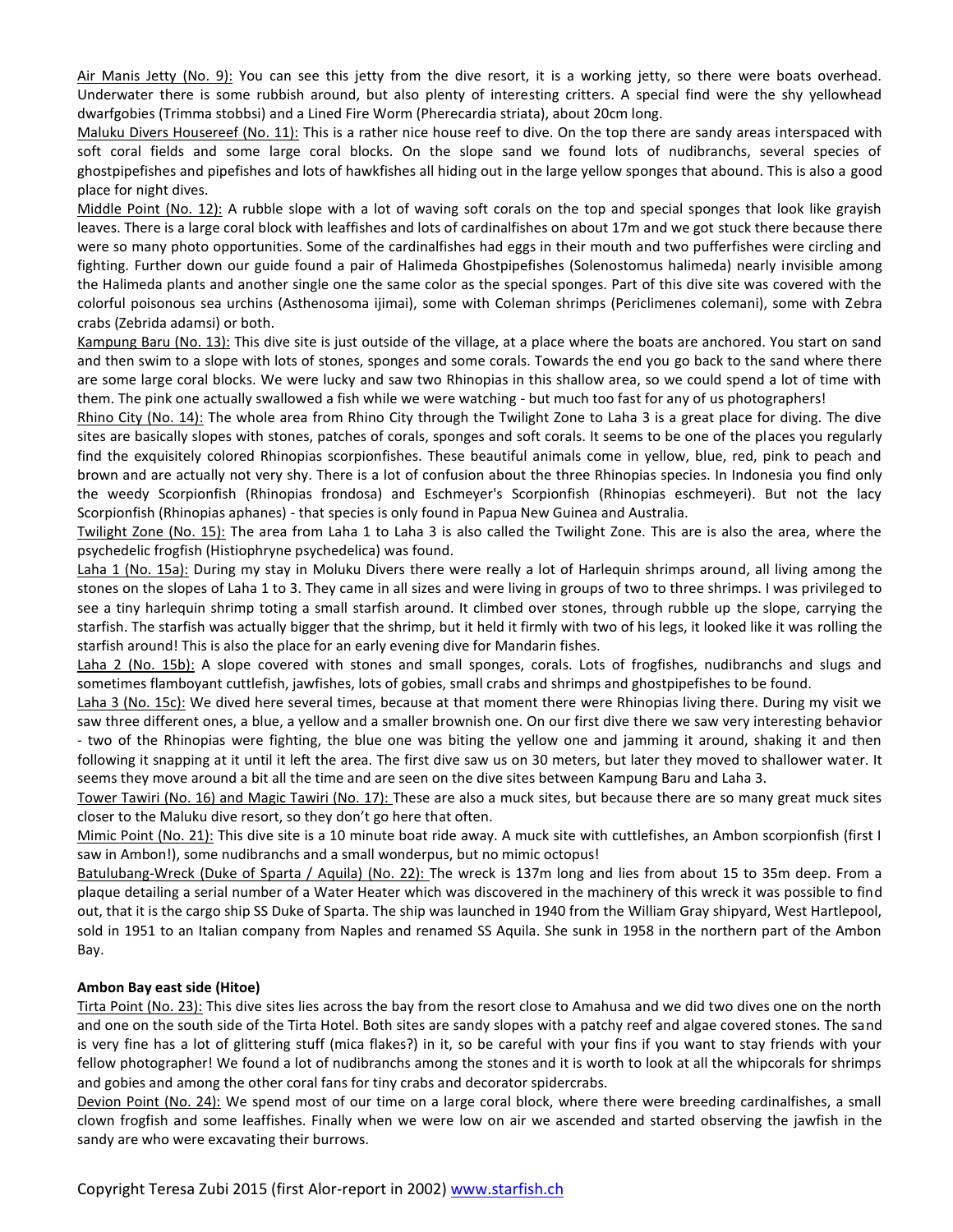Kaca Lengkung (No. 25): A gentle slope covered with stones and algae and some sponges and coral blocks. Out dive guide found one small colorful nudibranch after the other. One coral fan was full of small gobies and lots of transparent shrimps. We ended the dive on a small reef with a stonefish, two leaffishes, a juvenile ribbon eel and several jawfishes.

Hollywood (No. 26): You can't miss this dive site, because on the seaward wall somebody wrote in large letters HOLLYWOOD! No idea what famous fishes or shrimps live there, perhaps a Brattus pitti or Angelinamus joliea with paparazzi-divers gathering around?!

Dark Blue Jetty (No. 27): The blue roofs of the fish factory close to this jetty can even be seen on Google Earth. The area is covered with sand with some sponges, corals and some garbage. We found a brick red Clown frogfish, a very unusual color, two different species of stonefishes and under the jetty on the pillars lots of sponges, hydroids and small soft corals several Black-saddled Toby (Canthigaster valentini) and the rare Honeycomb Pufferfish (Canthigaster janthinoptera). Our dive guide found a minute boxercrab (Lybia caestifera which is different from the more common Lybia tessellata) waving minute anemones. On the pillars you also often find frogfishes perching there and batfishes or schools of small fishes gather underneath.

# **The Coral Diving**

# **Ambon island**

Pantai Parigi 1 and 2 (No. 28 and 29): This dive starts about 100m south of the jetty. It is a steep slope covered with nice corals and large sponges and with some sand coming down in channels. After a while the slope turns in a wall with nice small crevices and large coral outcroppings. There are a lot of bryozoans and small hydroids growing on the wall and everywhere are blue and yellow tunicates. Between we found nudibranchs, a harlequin shrimp and a juvenile frogfish. At the end of our dive everything was covered with Black Triggerfishes (Melichthys niger) and mackerels darting among them.

Pantai Nama Wall (No. 30): A very nice wall, lots of corals and large sponges. Its worth to look closely to the reef but also look out in the blue. At one point there is an area completely covered with black coral bushes with small damselfishes, longnose hawkfishes and butterflyfishes flittering among them at another point there is a large outcropping with a bit of current and lots of butterflyfishes. On the start of our dive a small group of juvenile batfishes accompanied us, later a group of mackerels were hunting around us and at the end everything was covered for a short time with fusiliers, so this dive sites also offers good opportunities for wide angle shots. There were also a sea snake and several large groupers around. Between we saw lots of nudibranchs, orang utang crabs in the bubble corals and shrimps.

Pantai Nama Slope (No. 31): In this area the wall becomes a slope, less coral and more rubble. Good place for frogfishes, ornate ghostpipefishes, sea cucumbers with emperor shrimps riding them and other critters.

Nusaniwe Point (No. 33): Seems this is also a nice place for a walk on the beach and up to Nusaniwe point, where you have a nice view over the Banda Sea and where you can see "Batu Konde" which means Coil stone, a rock resembles a woman's hair coil.

Namalatu (No. 35): The name of this beach was taken from the words Nama which means Name and Latu which means King. Wall dive on a nice coral reef with lots of sea fans and gorgonians.

Pintu Kota (No. 36): This is a well known dive spot in the south, the name can be translated as Gate of the City. On land a giant rock juts out to the sea with a large hole so it forms an arch. Underwater there is also a archway lying at about 15 to 17m and covered with sea fans and gorgonians. On the other side the slope goes down steeply, so you do most of the diving on the arch and finish at its highest point on 7meters. Good wide angle opportunities but also look out for small critters.

Mahia Cave (No. 38): Sandy slope with several reefs and a small cave at 30 meters.

Hukurila Cave (No. 40): An example of some amazing underwater architecture - you enter from the top through a hole or chimney in the reef and then have a choice of several swimthroughs. The place is covered in sponges, soft corals and sea fans. Normally good visibility and lots of fish life.

Pulau Tiga (Pulau Ela, Pulau Hatala, Pulau Lain) No. 47-49: A good place for a day trip with some nice reef diving and lunch at one of the beaches.

## **Haruku, Saparua island**

Cape Paperu Dive Resort House Reef (No. 54): Lots of coral blocks and table corals with nice fish life, night dives possible. Amet (No. 57): A reef slope close to the village, wall to 45m near the jetty.